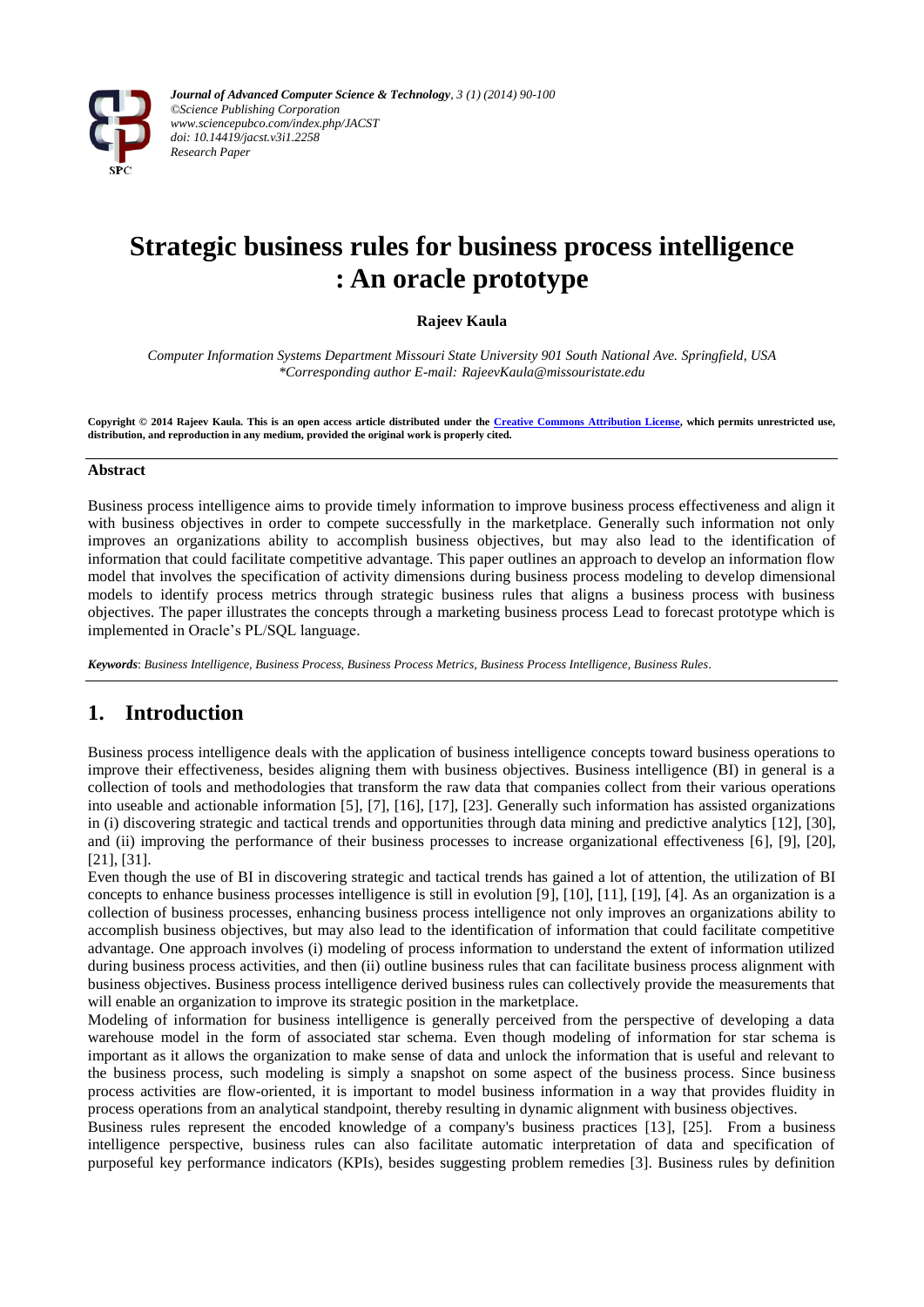are typically expressed declaratively in condition-action terminology represented as IF *condition* THEN *action* format a condition is some constraint, while the action clause reflects the decision or advice. Fig. 1 shows an example of a business rule that describes a set of constraints applicable for approving a loan application.

| credit risk is High AND              |  |  |
|--------------------------------------|--|--|
| debt to income is less than 40% AND  |  |  |
| loan requested is less than \$50,000 |  |  |
| THEN approve with 5% APR             |  |  |
|                                      |  |  |

**Fig.1:** Sample Business Rule

There have been attempts toward utilization of business rules for business process intelligence [2], [8], [22]. However these approaches tie business rules to measures that are defined a priori through existing policies without much emphasis on database analysis. In general these approaches try to develop business process metrics and then express them through business rules. A complementary approach could be to utilize the data warehouse dimensional modeling approaches like star schema [1], [14], [15], [16], [24], [26], and [32] to identify business rules which can then assist in the development of process metrics. Since dimensional models measure the use of information by a business process, such an approach would make the business process analysis more responsive to business process objectives.

This paper outlines an approach to (i) develop an information flow model that involves the specification of activity dimensions during business process modeling, and then (ii) utilize activity dimensions to develop dimensional models like star schema to focus on process metrics through strategic business rules that align a business process with business objectives. The paper illustrates the concepts through an adaptation of Oracle E-Business Suite Lead to forecast business process, and is implemented with Oracle's PL/SQL language. Modeling for business process intelligence is reviewed now, followed by information flow modeling concepts and the methodology to transform star schema into strategic business rules for process metrics and alignment with business objectives.

## **2. Review of business process intelligence modeling**

There have been three approaches towards utilization of BI in business process modeling. The first approach focuses on either (i) using BI concepts toward dynamic process performance evaluation [27] or (ii) analyze BPMS execution logs to improve the quality of business processes [11]. This approach applies BI analytics to the whole business process model instead of focusing on associating analytics with individual business process activities.

The second approach emphasizes analytics with selected business process activities within the modeling process [4]. It shows reference to analytic information during business process modeling as a way to incorporate BI. The approach is short on implementation details on how to perform analytics.

The third approach focuses on utilizing BI to reduce redundant specifications of recurrent business functions when modeling business processes [28]. It fosters reuse of business function specifications and helps to improve the quality and comparability of business process models.

# **3. Information flow model**

A business process model reflects how a business process works including how information and control are propagated. An information flow model on the other hand is a graphical representation of the "flow" of information through the process activities. Information flow modeling is valuable because it provides a basis for distinguishing data dependencies, control dependencies and artificially imposed implementation dependencies, which in turn, can lead toward flow optimization, identification of bottlenecks, finding locations for insertion of data validation monitors and opportunities for increased business analysis points [18]. Information flow models can also provide a basis for developing process intelligence models to improve business process working.

Even though information flow models in general are tied to business applications, they can also be modified to illustrate the flow of information among the stages (activities) of a business process. Fig. 2 shows a generic outline of an information flow model.

An information flow model (as shown in Fig. 2) will consist of (i) process entities with activity dimension attributes, and (ii) four categories of information flows. Process entities represent collection of information that is of relevance to a business process activity from an analytical standpoint and represent the factors that influence a business process performance.

The information flow categories are as follows:

- 1) There will be an "Input" flow that represents the dimensional information that flows into the business process.
- 2) There will be an "Output" flow that represents the dimensional information that flows out from the business process.
- 3) There will be a "Reference" flow that represents some additional dimensional information that may be needed to complete a business process activity.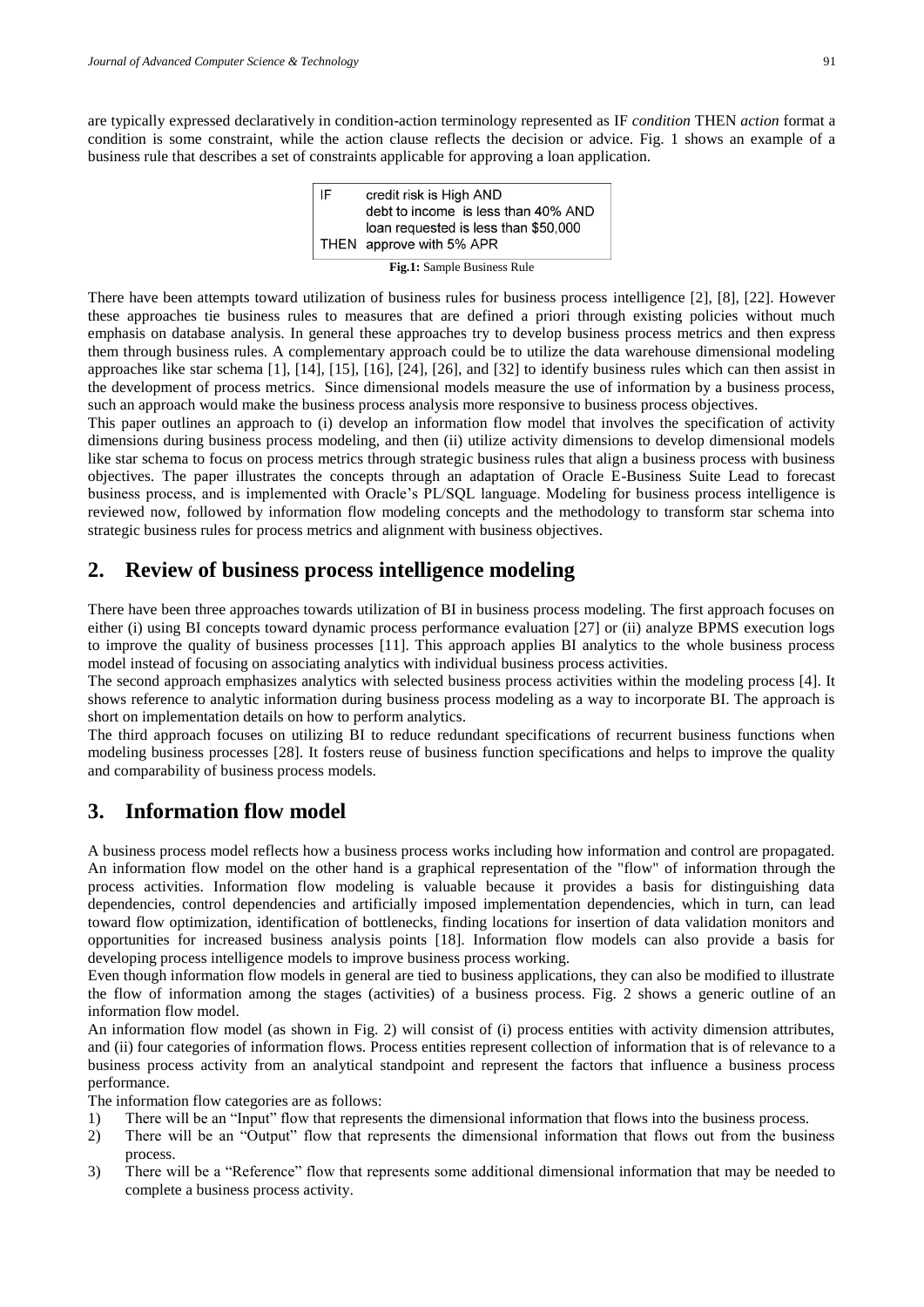4) There will be a "Transfer" flow that represents the dimensional information that is passed on from one business process activity to another.

Process entities are derived from database entities (as shown in Fig. 3), and may contain same or less number of attributes of the transactional entity type. Process entity attributes are dimensional attributes that are deemed essential for the purpose of business process analysis. For instance, a Customer database entity type may have attributes like Customer Number, Name, Street, City, Zip, State, Email, Phone, Rank, Job Title, Party Type, and Contact Role. But, a process entity type may contain only have attributes like State, Rank, Job Title, Party Type, and Contact Role from customer entity type.



**Fig. 2:** Information Flow Model



**Fig.3:** Process Entities Derivation

Depiction of business process information flow can be beneficial for (i) comprehending the nature of dimensional information that impacts business process activities, and (ii) understanding the flow of dimensional information within a business process. Process entities now can be represented in a data warehouse and become the basis of a star schema for process intelligence as shown in Fig. 4. The fact measures of the star schema will represent the measures that accomplish the business process objectives. Business process intelligence as a result now gets more closely aligned with business process activities, as the process entity attributes impact can be directly referenced to such activities.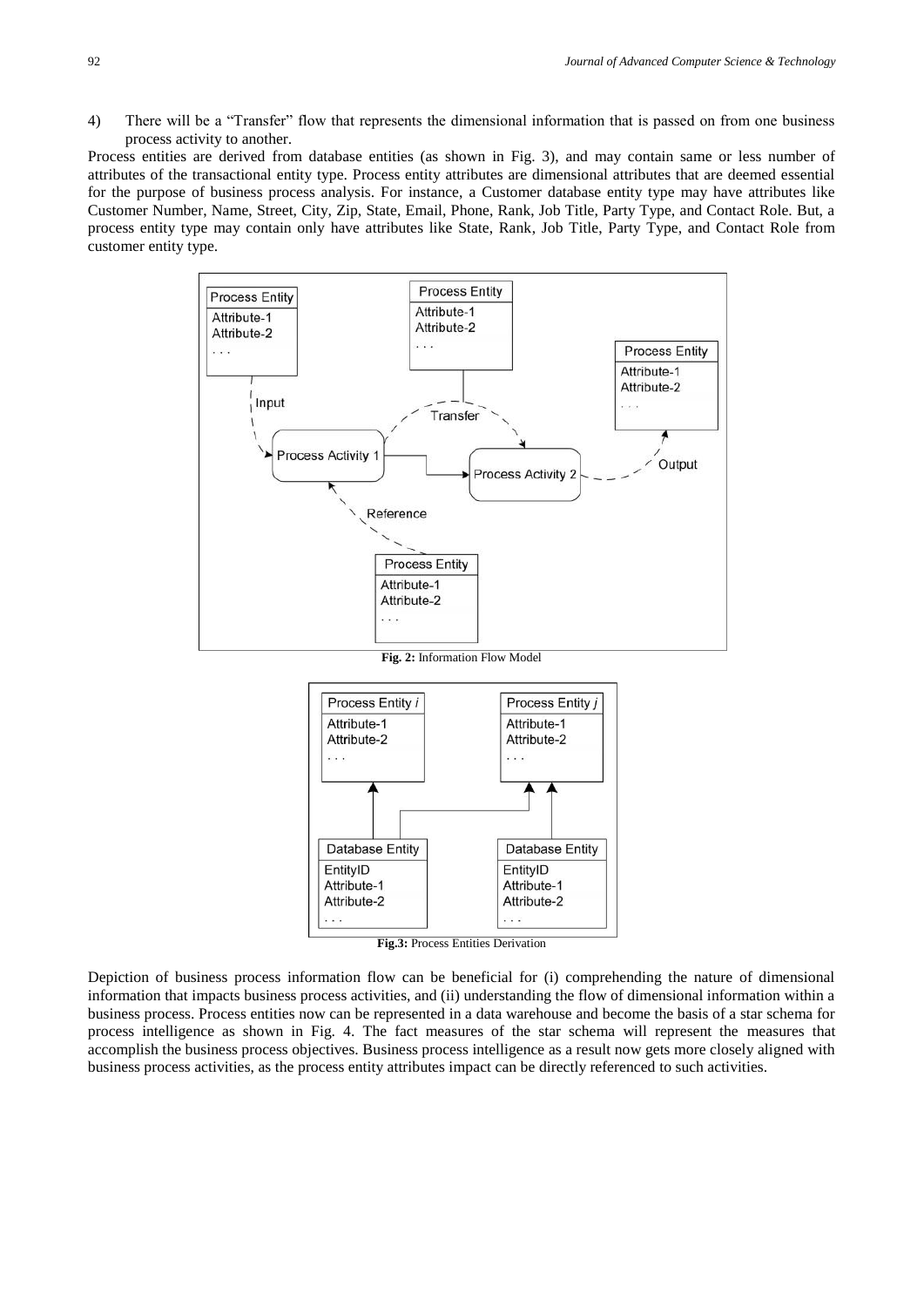

**Fig.4:** Process Entities Based Dimensional Model

Fig. 5 shows an example of an information flow model adapted from Oracle's Lead to forecast business process. The Lead to forecast business process model diagram is a simplification of business process as supported by Oracle E-Business Suite (ERP) software. It can be categorized into three stages: (i) generate sales lead, (ii) convert lead to opportunity, and (iii) opportunity to forecast.



**Fig.5:** Information Flow Model for Lead to Forecast Business Process Model

Generate sales lead is the initial activity that commences when a sales representative receives a call from a customer contact requesting the need for further assistance before placing an order. The details about a lead are recorded by the software automating the process, and a lead number is generated. Once the tasks associated with the lead have been completed and recorded, the sales representative assesses the lead potential and records the probability of the sale being accomplished. This moves the recorded lead to the next stage in the process where it is transformed into a sales opportunity. As the sales opportunity materializes, the software automating the process provides the ability to further transform the status of the opportunity to a forecast.

At the surface level the information flow model may seem similar to data flow models. However, the information flow model avoids some of the key tenets of data flow models like decomposition, leveling and data stores. Each process entity is simply a collection of attributes that can be utilized for performing business process intelligence. It should be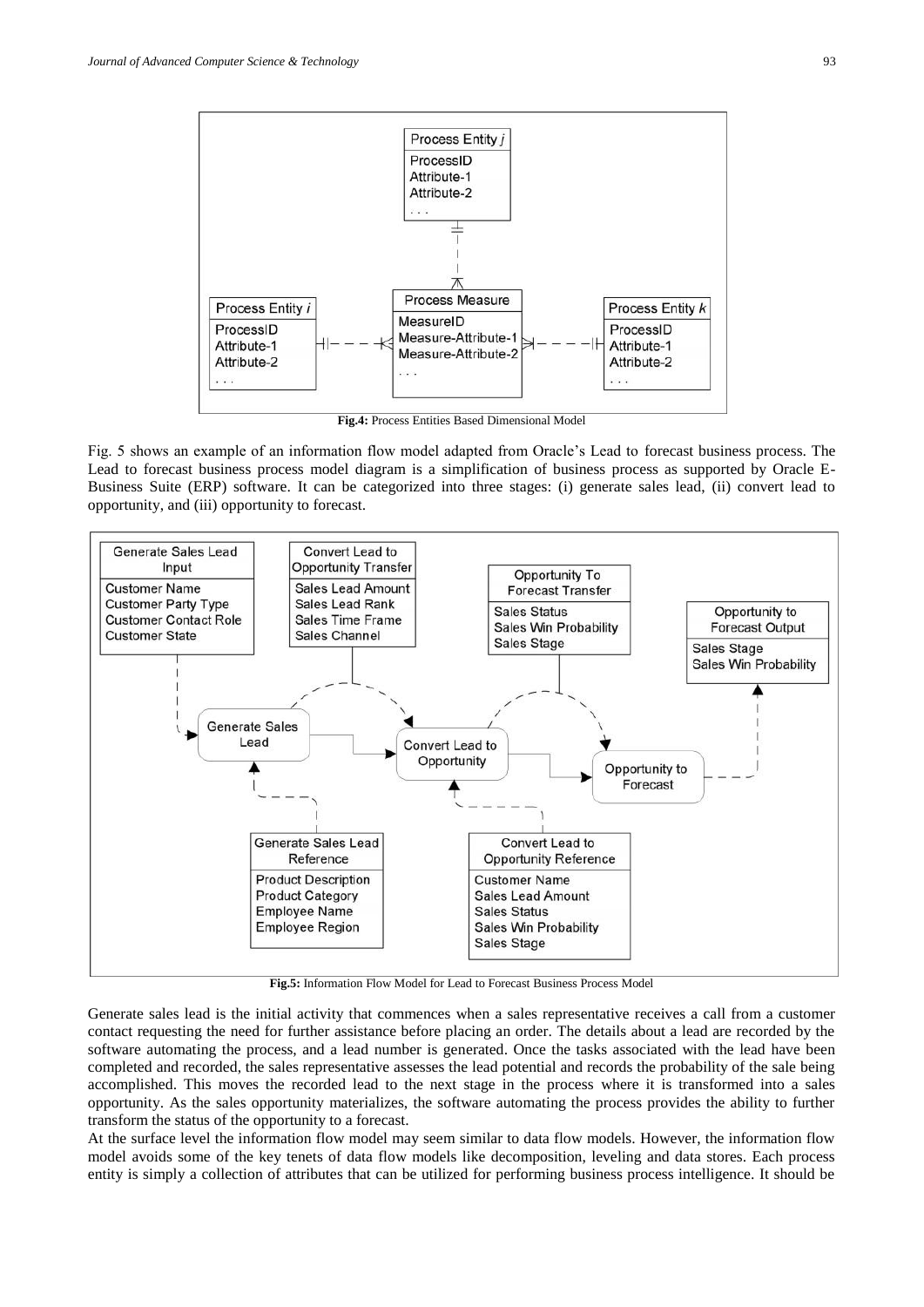something that a business process user can easily recognize and consider as a way to evaluate the efficacy of the business process.

In the information flow model similar process entity attributes may get repeated for different activities. This indicates which dimension attributes are affecting which activity. It is possible that the business process measure tied to business process objective may also be a dimension attribute. Also, the star schema analysis for the business process may consider some or the entire dimension attributes.

Once the business rules are developed from star schema analysis, the information flow model will show activities impacted by the business rule attributes. So, in way information flow model combined with the business rules enables specification of criteria that ensures business process success based on business objectives. Such business rules can also be collectively referred as strategic business rules since aside from providing the factors that can determine business process success, the attributes within the business rules also point to the information that is crucial toward business success. As business objectives for a business process change, the information flow model can be modified and the resulting star schema analysis will provide the appropriate set of business rules aligned with the given objectives.

## **4. Transform star schema into business rules**

Information flow model can assist in the development of business rules in the form of metrics which can be set to track the information needed for ensuring that the business process is aligned with business objectives. To accomplish the development of business rules and associated metrics (i) dimensional modeling in the form of star schema is performed based on process entity dimension contents, (ii) followed by the transformation of star schema into relevant business rules, and (iii) finally the information flow model is referenced to set the appropriate business triggers to monitor the metrics.

## **4.1. Star schema through information flow model**

The information flow contents within an information flow model can assist in the structuring of the star schema. As process entities are a simple list of process dimension attributes, a business process measure is selected from the entity attributes to serve as a star schema measure attribute. This star schema measure attribute becomes the key measure of business process performance in the form of metrics. The remaining dimension attributes in the process entities that are considered relevant for analysis are then selected to complete the star schema dimensions. In other words, the information flow model provides a way to explore the impact of information on business performance.

To illustrate the structuring of the star schema through the information flow model consider the Lead to forecast information flow model of Fig. 5. Suppose the objective of the Lead to forecast business process is to increase the chances of turning a sales lead into an actual order. The information element that can provide this information is "Sales Win Probability" in the Opportunity to Forecast Transfer and Opportunity to Forecast Output process entities. The higher the Win Probability, the better the chances of turning sales lead into an actual order. Now actual counting of high Win Probability values is a simple metric measure. An alternative approach could be to determine the impact of certain factors on Win Probability and then develop a relationship among these factors to Win Probability. The factors that impact Win Probability become the dimensions of the star schema and the relationship among the factors and Win Probability defines the business rules.

Since Win Probability evaluation occurs in the Convert Lead to Opportunity activity, the information flow model contents associated with the prior activities, which in this example is Generate Sales Lead activity become the dimensions. Fig. 6 shows the star schema structure where Win Probability is the fact measure and Customer, Product, Employee, and Lead contents become the dimensions. The dimensions structure is not hierarchical. All relevant attributes are considered for dimension.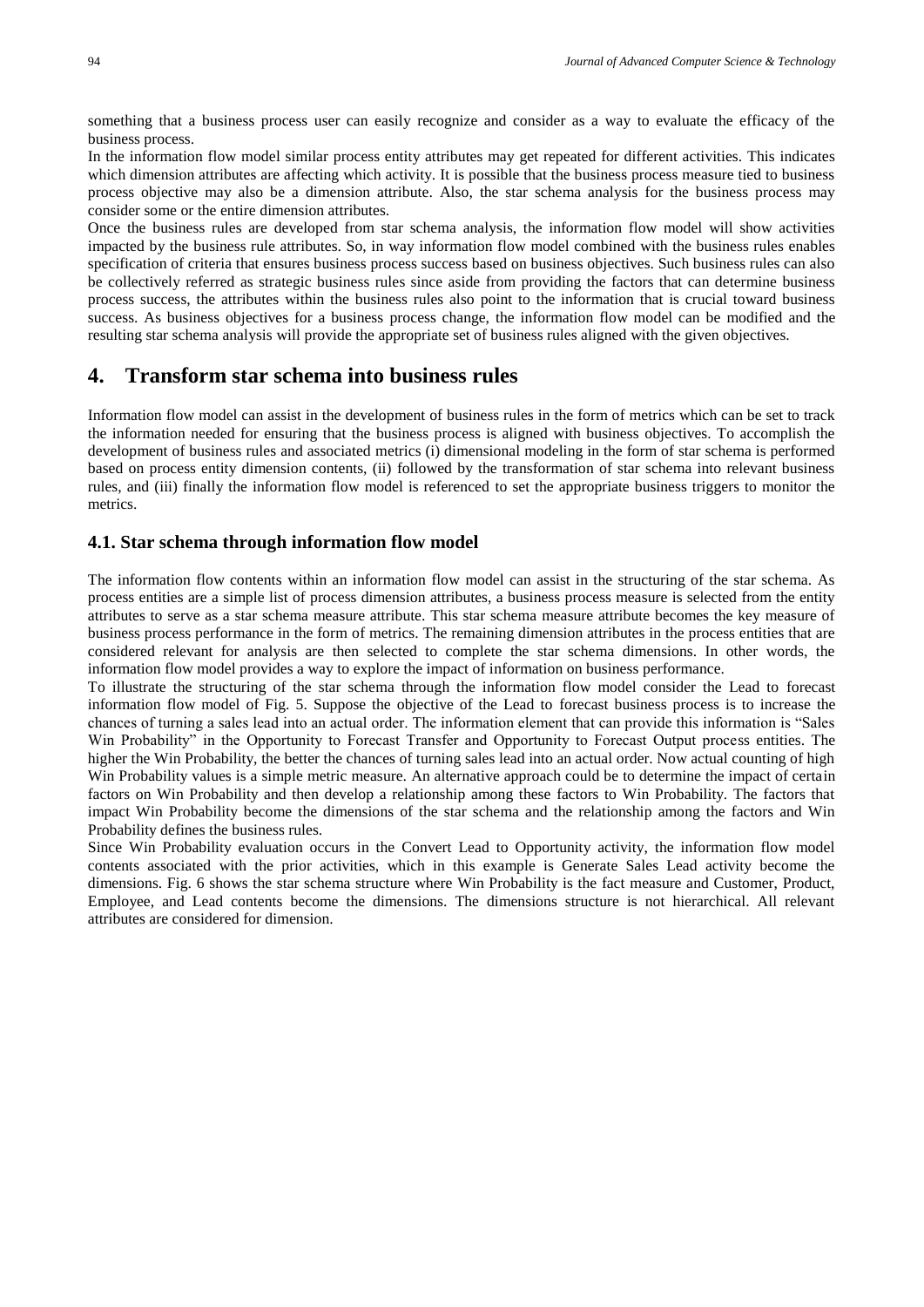

**Fig.6:** Lead to Forecast Business Process Star Schema

The table structure of the above dimensions and fact measures are listed from Table 1 through Table 8 as follows:

| Table 1: Gsl_Input Table     |                         |                       |                        |               |
|------------------------------|-------------------------|-----------------------|------------------------|---------------|
| Process ID                   | Cust_PartyType          | Cust_Name             | Cust_ContactRole       | Cust_State    |
|                              | Organization            | <b>Business World</b> | <b>Functional User</b> | СA            |
|                              | Organization            | <b>Business World</b> | Executive              | CA            |
| 3                            | Organization            | Vision Conway         | <b>Functional User</b> | <b>CA</b>     |
| 4                            | Person                  | Vision Conway         | Middle Manager         | <b>CA</b>     |
| 5                            | Organization            | <b>Business World</b> | <b>Functional User</b> | <b>NY</b>     |
| 6                            | Person                  | Vision Conway         | Middle Manager         | <b>CA</b>     |
|                              |                         |                       |                        |               |
| Table 2: Gsl_Reference Table |                         |                       |                        |               |
| Process ID                   | Prod Description        | Prod Category         | Empl_Name              | Empl_Region   |
|                              | Sentinel Deluxe Desktop | Desktop               | Charles Taylor         | <b>CA</b>     |
| 2                            | Windows Handheld        | Handheld              | Joe Manchin            | CA            |
| 3                            | iPad                    | Tablet                | Terry Govern           | <b>NY</b>     |
|                              |                         |                       |                        |               |
| Table 3: Clo_Transfer Table  |                         |                       |                        |               |
| Process ID                   | Sales_LeadAmount        | Sales_LeadRank        | Sales_TimeFrame        | Sales Channel |
|                              | 200000                  | Cold Lead             | One Week               | Direct        |
| 2                            | 200000                  | Hot Lead              | Two Week               | Indirect      |
| 3                            | 50000                   | Medium Lead           | One Month              | Direct        |
| 4                            | 50000                   | Hot Lead              | One Week               | Indirect      |
| 5                            | 500000                  | Cold Lead             | One Month              | Direct        |
| 6                            | 500000                  | <b>Hot Lead</b>       | Two Week               | Direct        |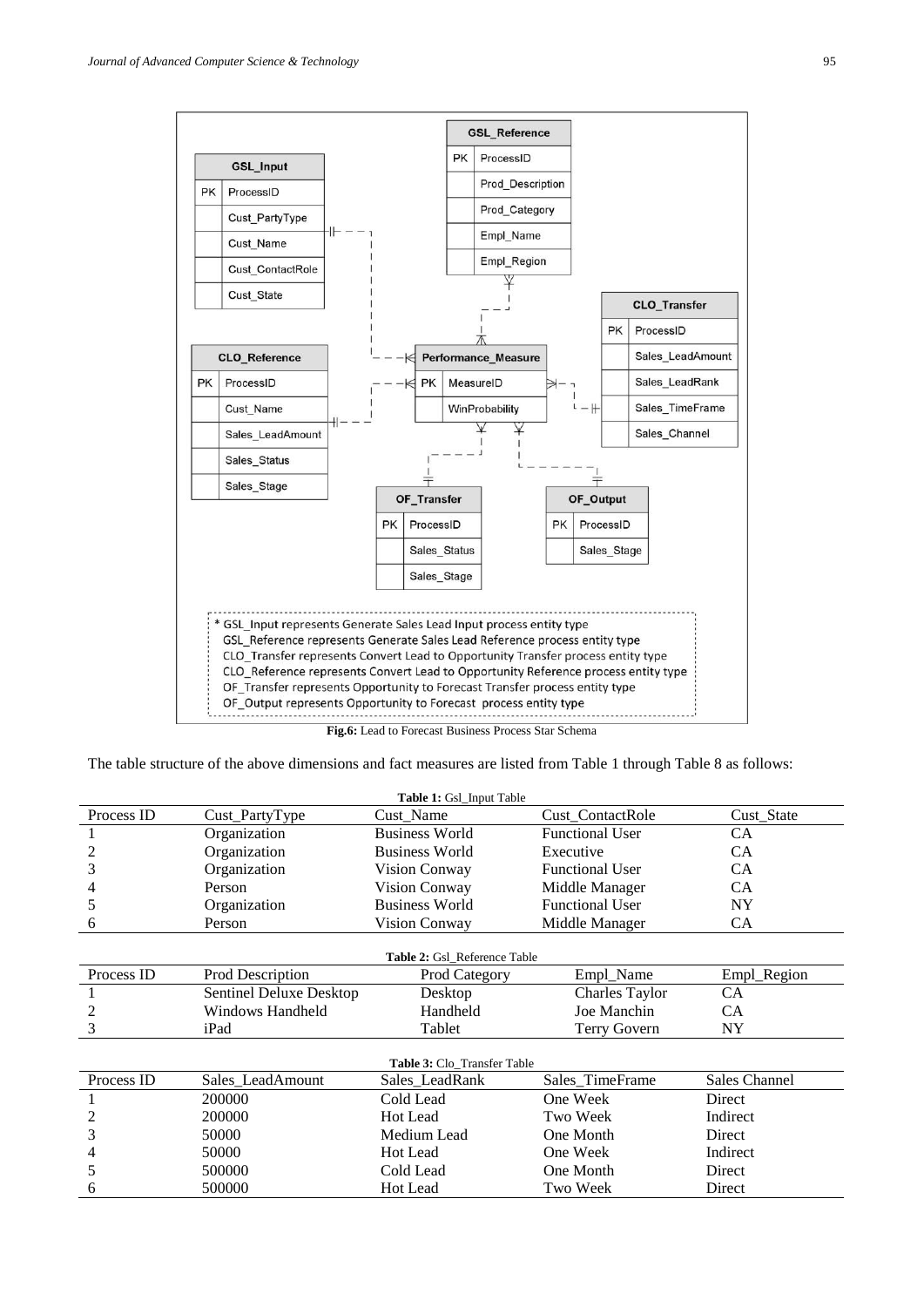|                | Table 4: Clo_Reference Table |                                             |                          |                          |  |  |
|----------------|------------------------------|---------------------------------------------|--------------------------|--------------------------|--|--|
| Process ID     | Cust_Name                    | Sales_LeadAmount                            | <b>Sales Status</b>      | Sales Stage              |  |  |
| 1              | <b>Business World</b>        | 300000                                      | In Planning              | Prospecting              |  |  |
| $\overline{c}$ | <b>Business World</b>        | 200000                                      | New                      | Propose                  |  |  |
| 3              | Vision Conway                | 40000                                       | In Planning              | Propose                  |  |  |
| $\overline{4}$ | Vision Conway                | 70000                                       | ${\hbox{New}}$           | Prospecting              |  |  |
|                |                              |                                             |                          |                          |  |  |
|                |                              | Table 5: Of Transfer Table                  |                          |                          |  |  |
| Process ID     | <b>Sales Status</b>          |                                             | Sales Stage              |                          |  |  |
| 1              | In Planning                  |                                             | Prospecting              |                          |  |  |
| $\overline{c}$ | <b>New</b>                   |                                             | Prospecting              |                          |  |  |
| 3              | New                          |                                             | Propose                  |                          |  |  |
| 4              | In Planning                  |                                             | Close                    |                          |  |  |
| 5              | <b>New</b>                   |                                             | Lost                     |                          |  |  |
|                |                              | Table 6: Of Output Table                    |                          |                          |  |  |
| Process ID     |                              |                                             | <b>Sales Stage</b>       |                          |  |  |
| 1              |                              |                                             | Prospecting              |                          |  |  |
| $\overline{c}$ |                              |                                             | Propose                  |                          |  |  |
| 3              |                              |                                             | Won                      |                          |  |  |
|                |                              |                                             |                          |                          |  |  |
|                |                              | Table 7: Performance Measure Table (Part I) |                          |                          |  |  |
| Measure ID     | Win Probability              | GSL_INPUT_ID                                | GSL_REFERENCE_ID         | CLO_TRANSFER_ID          |  |  |
| $\,1$          | $80\,$                       | $\mathbf{1}$                                | 1                        | $\,1\,$                  |  |  |
| $\overline{c}$ | 85                           | $\overline{c}$                              | $\mathbf{1}$             | $\overline{2}$           |  |  |
| 3              | 60                           | 3                                           | $\overline{2}$           | 3                        |  |  |
| 4              | 60                           | 4                                           | 3                        | $\overline{4}$           |  |  |
| 5              | 85                           | 5                                           | $\mathbf{1}$             | $\sqrt{5}$               |  |  |
| 6              | 90                           | 6                                           | 3                        | 6                        |  |  |
| 7              | 50                           | 1                                           | $\mathbf{1}$             | $\mathbf{1}$             |  |  |
| $8\,$          | 90                           | $\overline{c}$                              | $\overline{c}$           | $\overline{c}$           |  |  |
| 9              | 50                           | 3                                           | $\mathbf{1}$             | 3                        |  |  |
| 10             | 50                           | 4                                           | $\overline{c}$           | $\overline{\mathbf{4}}$  |  |  |
| 11             | 85                           | 5                                           | 3                        | 5                        |  |  |
| 12             | 90                           | 6                                           | 3                        | $\sqrt{6}$               |  |  |
| 13             | 80                           | $\mathbf{1}$                                | $\overline{c}$           | $\mathbf{1}$             |  |  |
| 14             | 90                           | 2                                           | 3                        | $\overline{c}$           |  |  |
| 15             | 60                           | 3                                           | $\overline{\mathbf{4}}$  | 3                        |  |  |
| 16             | 80                           | 4                                           | $\mathbf{1}$             | $\overline{\mathbf{4}}$  |  |  |
| 17             | 60                           | 5                                           | 1                        | 5                        |  |  |
| 18             | 100                          | 6                                           | $\overline{c}$           | $\sqrt{6}$               |  |  |
| 19             | 50                           | 1                                           | $\overline{c}$           | 1                        |  |  |
| 20             | $70\,$                       | 2                                           | $\overline{\mathcal{L}}$ | $\overline{c}$           |  |  |
| 21             | 80                           | 3                                           | $\overline{c}$           | 3                        |  |  |
| 22             | 70                           | 4                                           | 3                        | $\overline{\mathcal{L}}$ |  |  |
| 23             | 100                          | 5                                           | $\mathbf{1}$             | 5                        |  |  |

| Table 8: Performance Measure Table (Part Ii) |                 |                  |                |              |
|----------------------------------------------|-----------------|------------------|----------------|--------------|
| Measure ID                                   | Win Probability | CLO_REFERENCE_ID | OF_TRANSFER_ID | OF_OUTPUT_ID |
|                                              | 80              |                  |                |              |
|                                              | 85              |                  |                |              |
|                                              | 60              |                  |                |              |
|                                              | 60              |                  |                |              |
|                                              | 85              |                  |                |              |
|                                              | 90              |                  |                |              |
|                                              | 50              |                  |                |              |
|                                              | 90              |                  |                |              |
|                                              | 50              |                  |                |              |
|                                              | C               |                  |                |              |
|                                              | 85              |                  |                |              |

24 90 6 3 6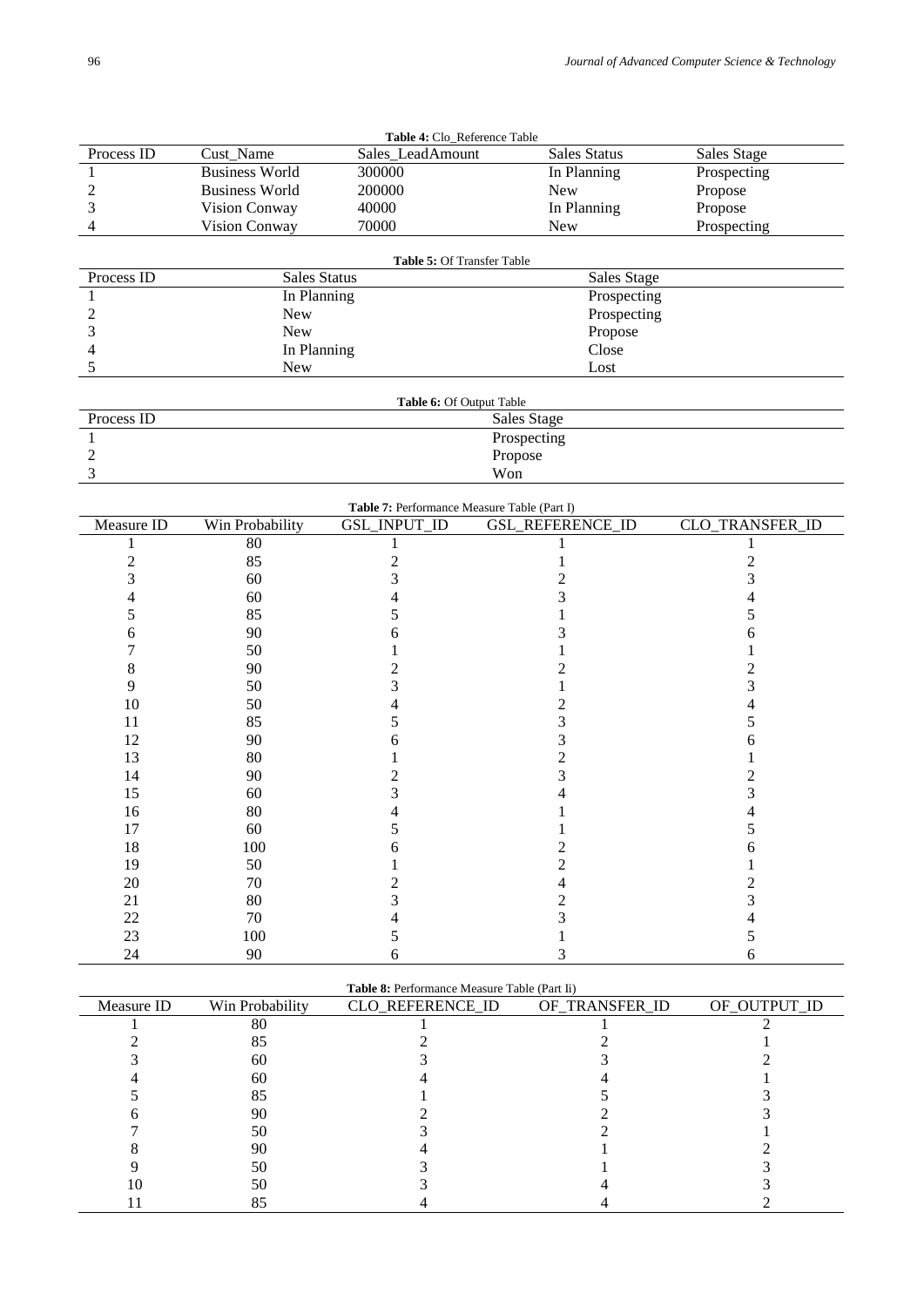| Measure ID | Win Probability | CLO_REFERENCE_ID | OF_TRANSFER_ID | OF_OUTPUT_ID |
|------------|-----------------|------------------|----------------|--------------|
| 12         | 90              |                  |                |              |
| 13         | 80              |                  |                |              |
| 14         | 90              |                  |                |              |
| 15         | 60              |                  |                |              |
| 16         | 80              |                  |                |              |
|            | 60              |                  |                |              |
| 18         | 100             |                  |                |              |
| 19         | 50              |                  |                |              |
| 20         | 70              |                  |                |              |
| 21         | 80              |                  |                |              |
| 22         | 70              |                  |                |              |
| 23         | 100             |                  |                |              |
| 24         | 90              |                  |                |              |

### **4.2. Transform star schema into business rules**

Once the star schema is queried, the specific dimension data elements (or factors) that affect Win Probability can be identified. The relationship of these dimensions data elements (or factors) with Win Probability fact measure is then expressed through business rules. The logic of developing business rules based on star schema query is shown in Fig. 7.



**Fig.7:** Business Rules Logic

The logic is implemented through a PL/SQL database procedure. The implementation is PC based. Key features of the logic are as follows:

- 1) SQL queries (part of logic step 1) are developed. For example, two queries are provided that list dimension attributes for Win Probability greater than 70 and greater or equal to 80.
- a) Select gsl\_input.cust\_partytype, gsl\_input.cust\_contactrole, prod\_category, sales\_leadrank,sales\_channel,clo\_reference.sales\_status as clo\_stat, clo\_reference.sales\_stage as clo\_stage, of\_transfer.sales\_status as oft\_stat,of\_transfer.sales\_stage as oft\_stage, of\_output.sales\_stage as ofo\_stage.

From performance\_measure, gsl\_input, gsl\_reference, clo\_transfer, clo\_reference, of\_transfer,of\_output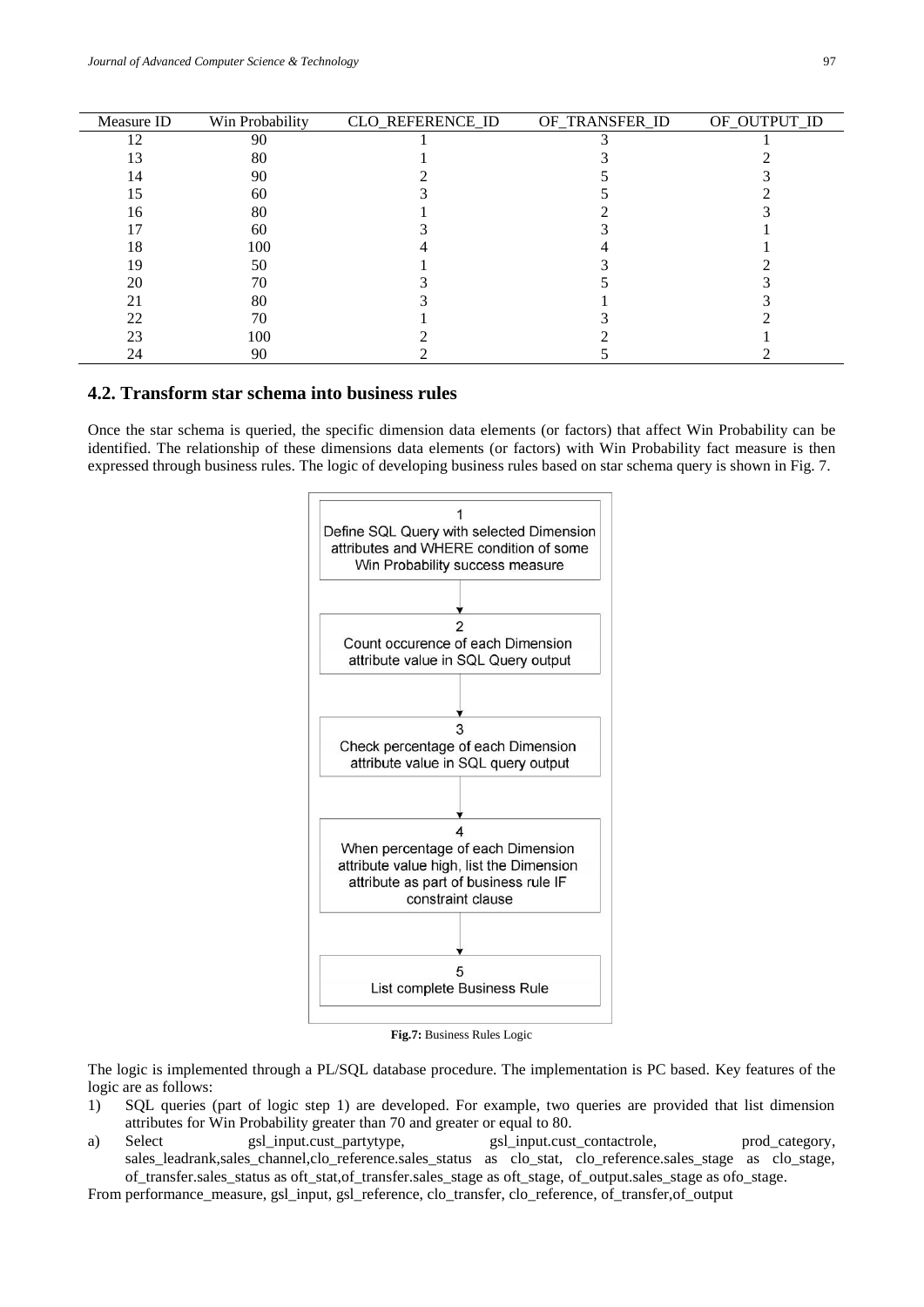Where performance\_measure.gsl\_input\_id = gsl\_input.processid and performance\_measure.gsl\_reference\_id = gsl\_reference.processid and performance measure.clo transfer  $id = clo$  transfer.processid and performance\_measure.clo\_reference\_id = clo\_reference.processid and performance\_measure.of\_transfer\_id = of\_transfer.processid and performance\_measure.of\_output\_id = of\_output.processid and winprobability  $> 70$ ;<br>Select

- b) Select gsl\_input.cust\_partytype, gsl\_input.cust\_contactrole, prod\_category, sales\_leadrank,sales\_channel,clo\_reference.sales\_status as clo\_stat, clo\_reference.sales\_stage as clo\_stage, of\_transfer.sales\_status as oft\_stat,of\_transfer.sales\_stage as oft\_stage, of\_output.sales\_stage as ofo\_stage.
- From performance\_measure, gsl\_input, gsl\_reference, clo\_transfer, clo\_reference, of\_transfer,of\_output Where performance measure.gsl input  $id = gsl$  input.processid and performance measure.gsl reference  $id = gsl$  reference.processid and performance measure.clo\_transfer\_id = clo\_transfer.processid and performance measure.clo reference  $id = clo$  reference.processid and performance\_measure.of\_transfer\_id = of\_transfer.processid and performance\_measure.of\_output\_id = of\_output.processid and winprobability  $>= 80$ ;
- 2) Once the queries are executed, the procedure counts the instances of each attribute in the query; if the count for an attribute is more than 50% then that attribute does have strong influence over the metric measure (part of logic steps 2 through 4).
- 3) To express each attribute that has high count to become part of the IF clause of a business rule (part of logic step 5).

The dimension data element factors that influence Win Probability vary depending on the nature of success probability. Fig. 8 shows instances of dimension factors that impact Win Probability greater than 70 or 80.



Win Probability is the performance measure. Now, once the dimension factors that influence the Win Probability performance measure have been identified, the relationship among the dimension factor values and the Win Probability measure can be expressed as a business rule wherein the IF constraint represents the dimensional factor values, while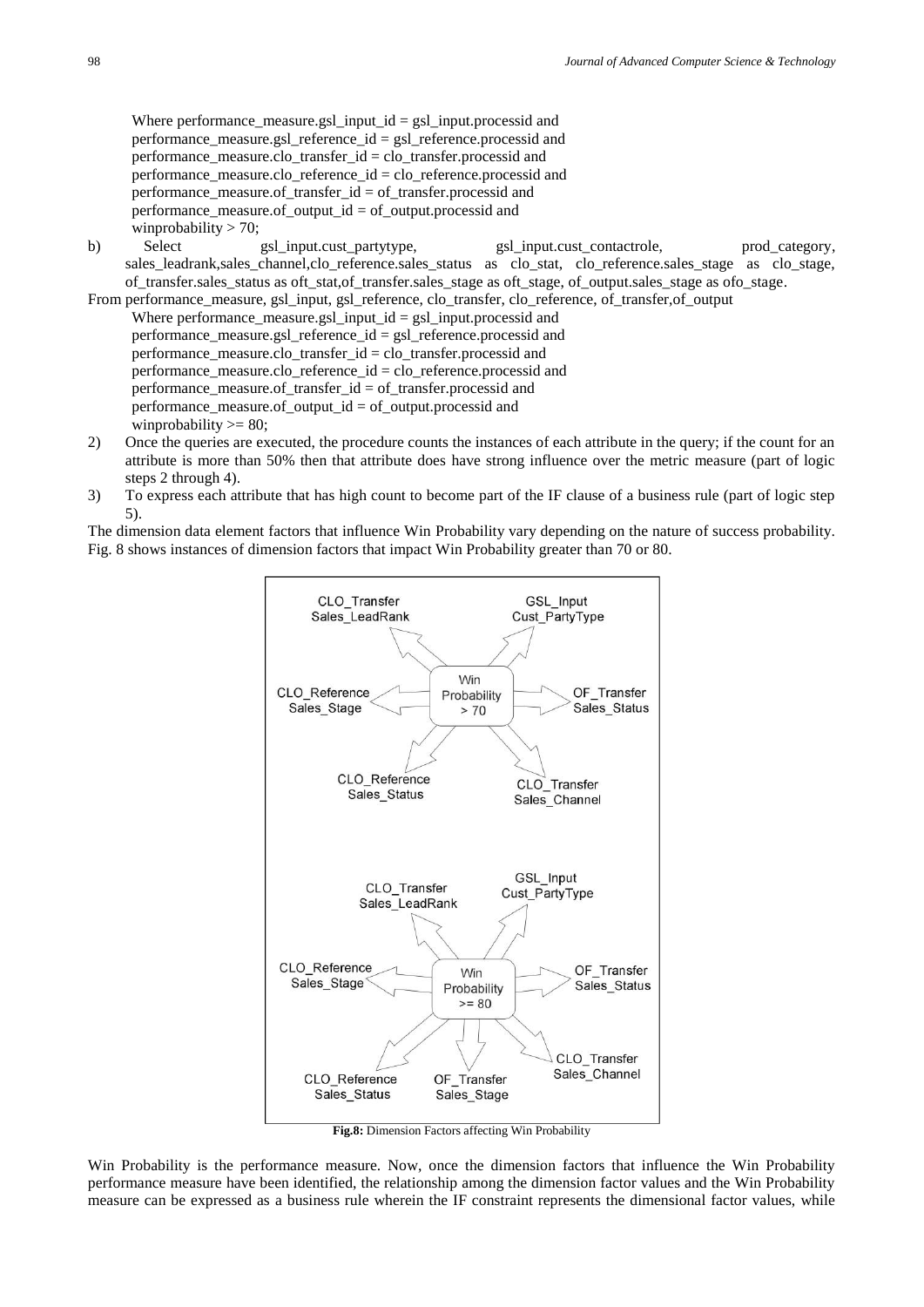the THEN action represents the fact (Win Probability) performance measure value. The following are two instances of business rules resulting from the execution of the PL/SQL procedure. Business Rule 1:

```
IF Party Type = Organization AND
       Sales Channel = Direct AND
       Lead Rank = Hot Lead AND
       CLO Reference Sales Status = New AND
       CLO Reference Sales Stage = Prospecting AND
       OF Transfer Sales Status = New 
       THEN Win Probability > 70
Business Rule 2:
IF Party Type = Organization AND
       Sales Channel = Direct AND
       Lead Rank = Hot Lead AND
       CLO Reference Sales Status = New AND
       CLO Reference Sales Stage = Prospecting AND
       OF Transfer Sales Status = New AND
       OF Transfer Sales Stage = Prospecting 
       THEN Win Probability >= 80
```
The implementation is limited to one procedure to illustrate the efficacy of the concept. It is possible to have other procedures either for another Win Probability success measure value or for some other key metric measure like Win Probability. These procedures can generate additional business rules for the same metric measure with different success factors or similar rules for other metric measures. In general the business rules should be consistent with the star schema structure.

### **4.3. Develop business process performance metric**

Once the business rules have been defined, a business intelligence performance metric based on Win Probability can be developed. In this metric, the dimension factor values can be used as a gauge to determine whether the Win Probability will be high enough to convert a lead into actual sales. Generally business intelligence applications utilize dashboards to show key performance indicators (KPI) that are relevant to a particular objective or a business process [18, 29]. These KPIs are often tied to business metrics. In this context, a KPI can be developed that shows the progress toward turning the sales lead into an actual order through the Win Probability metric based on the business rule specification. The KPI can show how the changes in the business rules specified dimension factor values are influencing the Win Probability chances. In other words, the dashboard can track the IF constraints values, and based on the business rules indicate the Win Probability status.

Once the business metric is developed, the information flow model can also assist in identifying the process activity that will raise alert with respect to business triggers to monitor specific information content. For example if there are too many Medium Lead (Lead Rank) which result in lowering the Win Probability then the Convert Lead to Opportunity process activity can advise the salesperson to either forgo the Lead or ensure such Lead Ranks are not entertained. Similarly other triggers can be established that will check on information and raise alert as needed (for example triggers to alert if the customer is about to cancel business with the company).

# **5. Conclusions**

Business intelligence is all about improving performance and decision making within an organization. By presenting meaningful information to the right people at the right time the quality of decision as well as their timeliness can be improved. As organizations focus on making smart and intelligent decisions to compete successfully, a key aspect of proper business intelligence deployment is the alignment of business metrics with business goals from top to bottom across functional areas.

This paper provides an approach to develop business process operational intelligence through business process performance metrics. Unlike the existing approaches [2], [8], [22], the proposed approach utilizes the information flow model to develop the data warehouse repository for outlining strategic business rules to measure business process operational intelligence. As business process performance metrics is an essential part of any BI based operational performance management system, use of multi-dimensional modeling to develop business rules and consequent metrics may result in more dynamic monitoring of business process operations.

Further research is ongoing to enhance the approach by embedding more complexity in the analysis of dimensional model for business rules specification as a way to improve metrics specification. These enhancements can be in the form of (i) analysis on two or more performance measures within the same star schema including the impact such performance measures have on each other, and (ii) analysis from the perspective of family of separate star schemas or